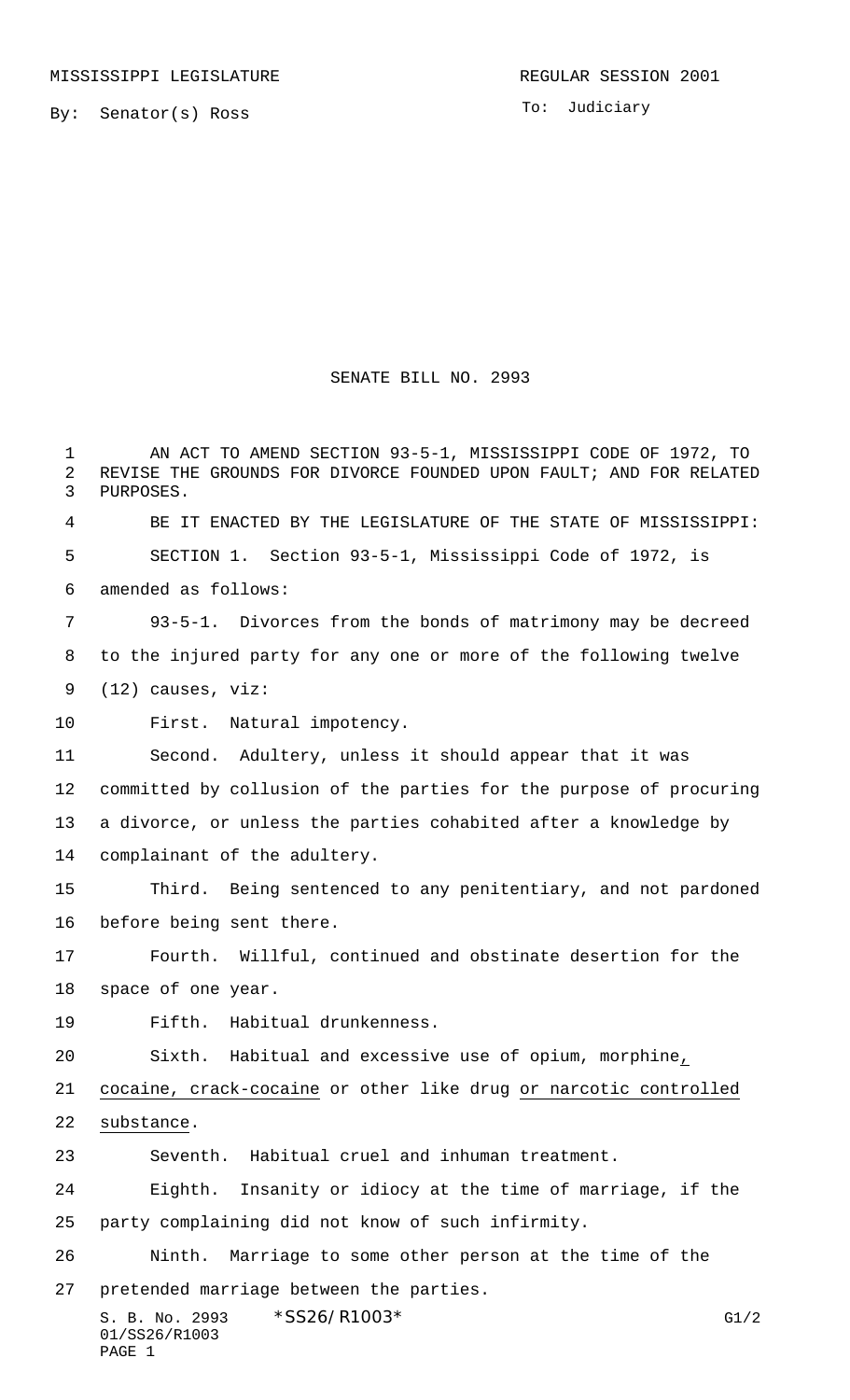Tenth. Pregnancy of the wife by another person at the time of the marriage, if the husband did not know of such pregnancy. Eleventh. Either party may have a divorce if they be related to each other within the degrees of kindred between whom marriage is prohibited by law.

S. B. No. 2993 \*SS26/R1003\* 01/SS26/R1003 PAGE 2 Twelfth. Incurable insanity. But no divorce shall be granted upon this ground unless the insane party shall have been under regular treatment for insanity and causes thereof, confined in an institution for the insane for a period of at least three years immediately preceding the commencement of the action. Provided, however, that transfer of an insane party to his or her home for treatment or a trial visit on prescription or recommendation of a licensed physician, which treatment or trial visit proves unsuccessful after a bona fide effort by the complaining party to effect a cure, upon the reconfinement of the insane party in an institution for the insane, shall be regular treatment for insanity and causes thereof, and the period of time so consumed in seeking to effect a cure, or while on a trial visit home, shall be added to the period of actual confinement in an institution for the insane in computing the required period of three (3) years confinement immediately preceding the commencement of the action. No divorce shall be granted because of insanity until after a thorough examination of such insane person by two (2) physicians who are recognized authorities on mental diseases. One such physician shall be either the superintendent of the state hospital or the veterans hospital for the insane in which the patient is confined, or a member of the medical staff of such hospital who has had the patient in charge. Before incurable insanity can be successfully proven as a ground for divorce, it shall be necessary that both such physicians make affidavit that such patient is a mentally disturbed person at the time of the examination and both affidavits shall be made a part of the permanent record of the divorce proceedings and shall create the